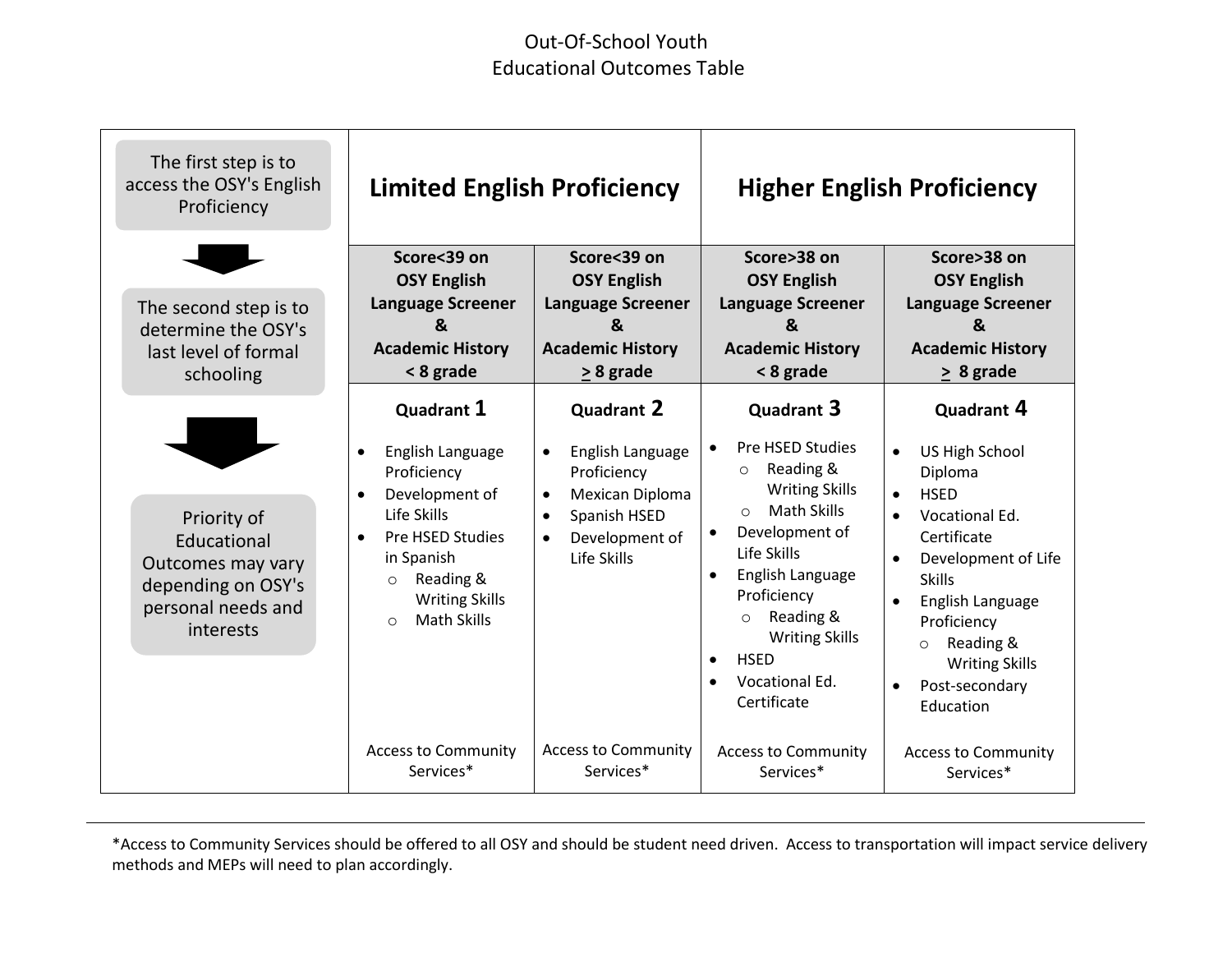| This table provides                                                                                                                                                                                    | <b>Outcome: English Language Proficiency</b><br><b>Educational Inputs</b>                                                                                                                                                                                                                                                             | <b>Curriculum &amp; Resource</b><br><b>Examples</b>                                                                                                                                                                                                                                                                                                                               | <b>Service Delivery Examples</b>                                                                                                                                                                                                                                                                                                                                   | <b>Your State</b><br>Example(s) |
|--------------------------------------------------------------------------------------------------------------------------------------------------------------------------------------------------------|---------------------------------------------------------------------------------------------------------------------------------------------------------------------------------------------------------------------------------------------------------------------------------------------------------------------------------------|-----------------------------------------------------------------------------------------------------------------------------------------------------------------------------------------------------------------------------------------------------------------------------------------------------------------------------------------------------------------------------------|--------------------------------------------------------------------------------------------------------------------------------------------------------------------------------------------------------------------------------------------------------------------------------------------------------------------------------------------------------------------|---------------------------------|
| various educational<br>inputs, curriculum &<br>resource examples to<br>attain English<br>language proficiency.<br>States can use the<br>service delivery<br>examples provided or<br>develop their own. | ELL classes (including<br>$\bullet$<br>Reading and writing skills)<br>MEP home tutors<br>$\bullet$<br>Mobile classrooms<br>$\bullet$<br>Skype Lessons<br>$\bullet$<br>Audio Files/IPod/MP3<br>$\bullet$<br><b>Computer Programs</b><br>$\bullet$<br>(online or not)<br>Volunteer visitors for<br>$\bullet$<br>conversational practice | English for Living and<br>$\bullet$<br>Working (Vermont)<br>Problem Posing ESL for<br>$\bullet$<br>Migrant Farm Workers in<br>Vermont<br><b>Bilingual Clip Sheets</b><br>$\bullet$<br>(Michigan)<br><b>Migrant ESL Resource</b><br>$\bullet$<br>Booklet (Tennessee)<br><b>English in Minutes</b><br>$\bullet$<br>(Tennessee)<br>2008 ELL Lesson Plans<br>$\bullet$<br>(Tennessee) | Deliver a minimum<br>$\bullet$<br>number of hours of ESL<br>instruction per week<br>(Vermont).<br>Use of technology to<br>$\bullet$<br>remotely deliver ESL<br>lessons (via Skype-<br>New Hampshire).<br>Use of You Tube/<br>$\bullet$<br>Teacher Tube video<br>clips to access prior<br>knowledge (Kansas).<br>Use of Mobile<br>$\bullet$<br>instructional teams. |                                 |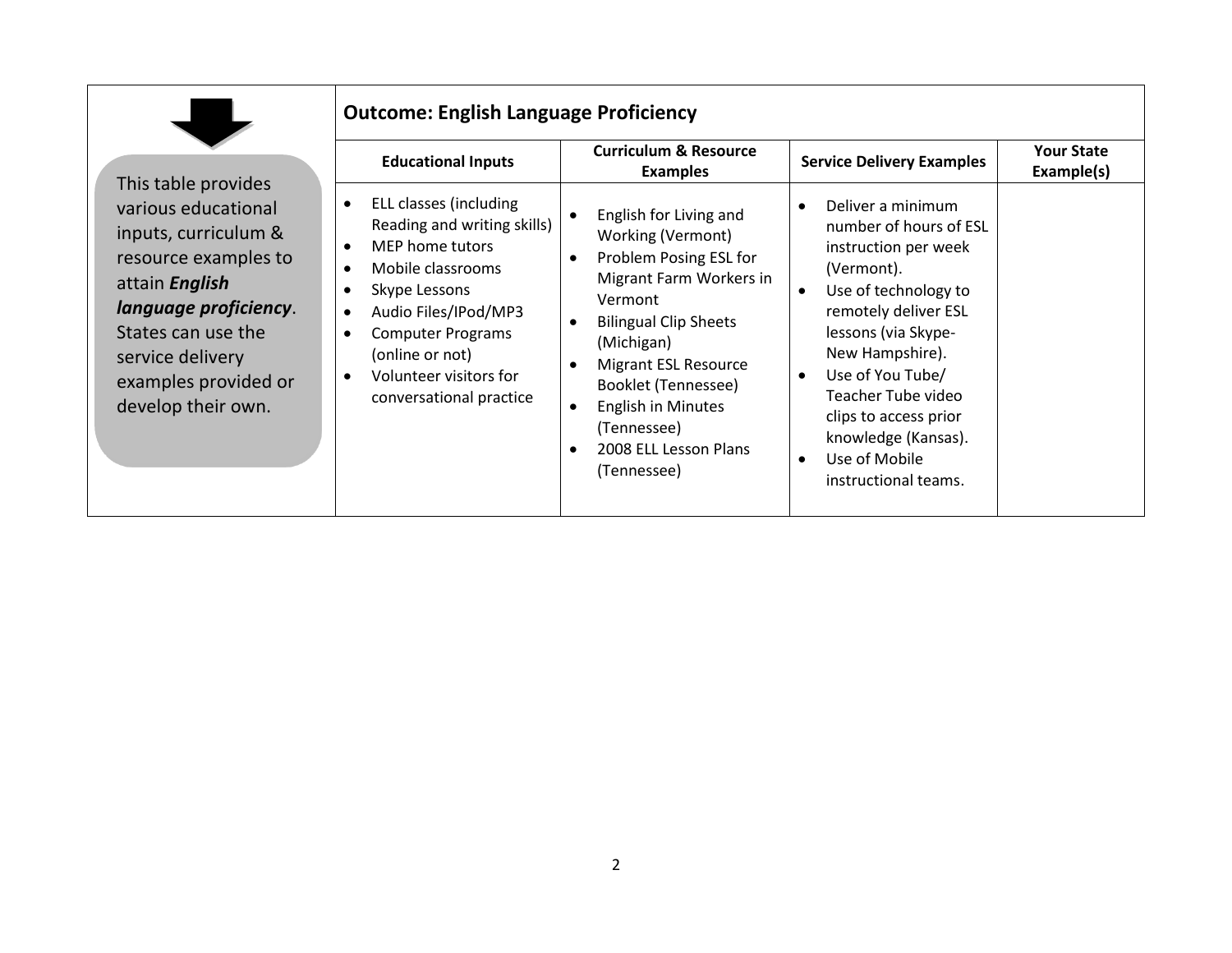

## **Outcome: Development of Life Skills**

| This table provides                                                                                                                                                                | <b>Educational Inputs</b>                                                                                                                                                                                                                                          | <b>Curriculum &amp; Resource Examples</b>                                                                                                                                                                                                                                                                                                                                                                                                                                                                                          | <b>Service Delivery Examples</b>                                                                                                                                                                                                                                                                                                                                                                                                                                                                          | <b>Your State</b><br>Example(s) |
|------------------------------------------------------------------------------------------------------------------------------------------------------------------------------------|--------------------------------------------------------------------------------------------------------------------------------------------------------------------------------------------------------------------------------------------------------------------|------------------------------------------------------------------------------------------------------------------------------------------------------------------------------------------------------------------------------------------------------------------------------------------------------------------------------------------------------------------------------------------------------------------------------------------------------------------------------------------------------------------------------------|-----------------------------------------------------------------------------------------------------------------------------------------------------------------------------------------------------------------------------------------------------------------------------------------------------------------------------------------------------------------------------------------------------------------------------------------------------------------------------------------------------------|---------------------------------|
| various educational<br>inputs, curriculum &<br>resource examples to<br>attain Life Skills.<br>States can use the<br>service delivery<br>examples provided or<br>develop their own. | <b>Health Education</b><br><b>Job Training</b><br>$\bullet$<br>Career Exploration<br>Computer Training/<br>Multimedia<br>Leadership Institutes<br>٠<br>Audio Files/IPod/MP3<br>٠<br>Skype Lessons<br><b>Business Planning</b><br><b>Personal Finance Education</b> | For Your Health/Para Tu Salud<br>(National Center for<br>Farmworker Health)<br><b>Vermont Mini-Lessons</b><br>Problem Posing ESL for Migrant<br>Farm Workers in Vermont<br>Math for Living<br>$\bullet$<br><b>Bilingual Clip Sheets (NY</b><br><b>Geneseo Migrant Center)</b><br><b>Career Exploration Lessons</b><br>(Geneseo Migrant Center)<br>2008 ELL Lesson Plans<br>(Tennessee)<br>Finanza Tool Box (NY State<br><b>Banking Department)</b><br>Living in America<br>Know Your Rights (8/2012)<br>Parenting Lessons (8/2012) | Coordinate/collaborate<br>$\bullet$<br>with migrant health and<br>migrant education (SOSY,<br>National Center for<br>Farmworker Health and<br>National PASS Center).<br>Conduct lessons in Spanish<br>at camps; sometimes at<br>time of recruitment; have<br>one assessment sheet for<br>each student that has each<br>lesson on it (Mississippi).<br>Provide flexible weekly<br>٠<br>instruction including:<br>weekend/evening<br>workshops, leadership<br>camps, and/or<br>retreats/camps (California). |                                 |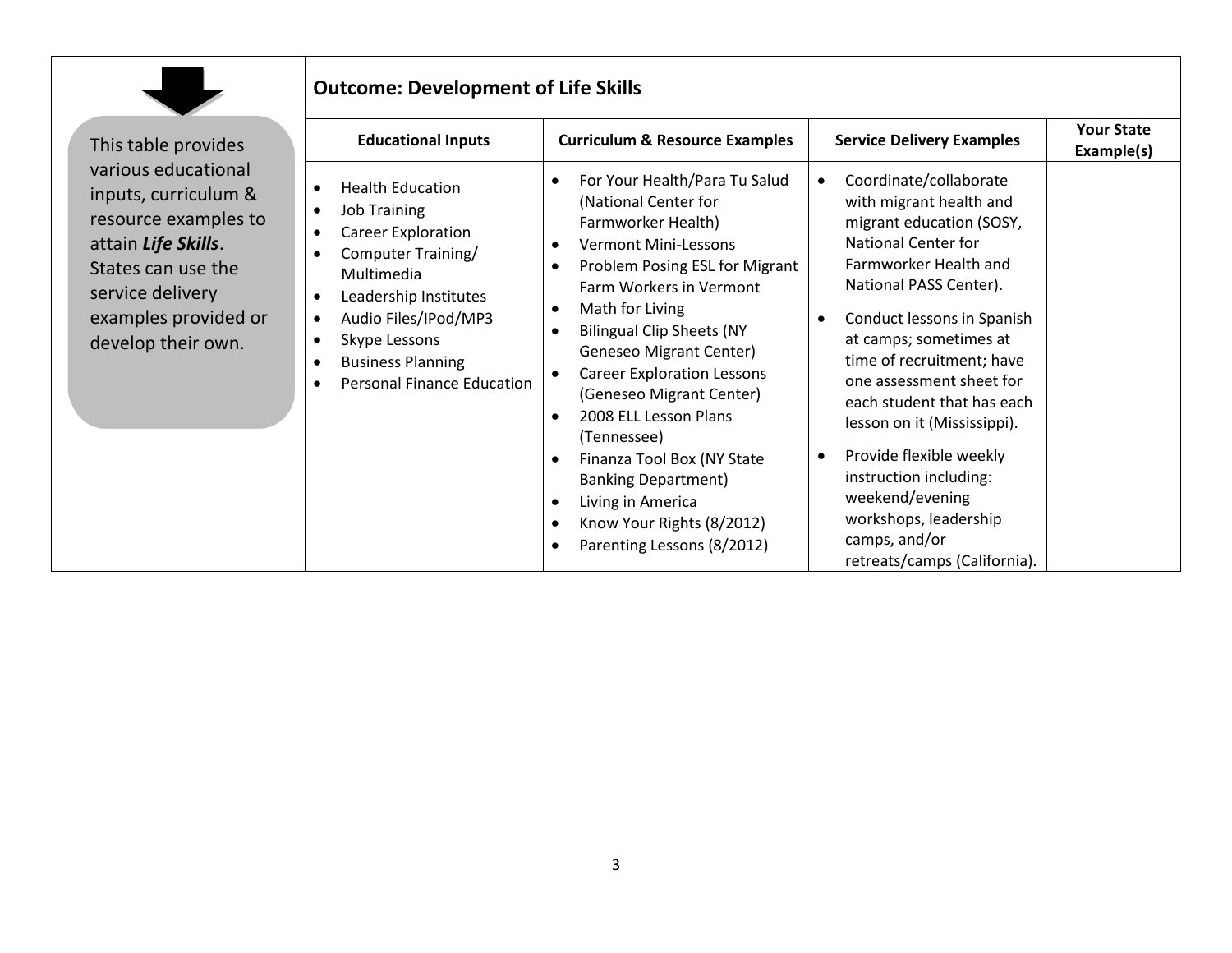|                                                                                                                                                                                                           | <b>Outcome: Mexican Diploma</b>                                                                                                                                                                |                                                                                                               |                                                                                                                                                                                                                                                                                                                                                                                                                              |                                 |
|-----------------------------------------------------------------------------------------------------------------------------------------------------------------------------------------------------------|------------------------------------------------------------------------------------------------------------------------------------------------------------------------------------------------|---------------------------------------------------------------------------------------------------------------|------------------------------------------------------------------------------------------------------------------------------------------------------------------------------------------------------------------------------------------------------------------------------------------------------------------------------------------------------------------------------------------------------------------------------|---------------------------------|
| This table provides                                                                                                                                                                                       | <b>Educational Inputs</b>                                                                                                                                                                      | <b>Curriculum &amp; Resource</b><br><b>Examples</b>                                                           | <b>Service Delivery Examples</b>                                                                                                                                                                                                                                                                                                                                                                                             | <b>Your State</b><br>Example(s) |
| various educational<br>inputs, curriculum &<br>resource examples to<br>attain a Mexican<br>Diploma. States can<br>use the service<br>delivery examples<br>provided or develop<br>their own.               | Computer training<br>$\bullet$<br><b>Internet Access</b><br>$\bullet$<br>Portal to Plazas Comunitaria<br>$\bullet$<br>http://www.conevyt.org.mx/<br>$\bullet$                                  | Plazas Comunitaria<br>$\bullet$<br><b>Consulate Collaboration</b><br>$\bullet$                                | Collaborate with local Family<br>$\bullet$<br>Resource Centers (California).<br>Collaborate with a local portal<br>$\bullet$<br>host.<br>Provide laptop/resources for<br>independent study.<br>Become a portal host.                                                                                                                                                                                                         |                                 |
|                                                                                                                                                                                                           | <b>Outcome: US High School Diploma</b>                                                                                                                                                         |                                                                                                               |                                                                                                                                                                                                                                                                                                                                                                                                                              |                                 |
| This table provides                                                                                                                                                                                       | <b>Educational Inputs</b>                                                                                                                                                                      | <b>Curriculum &amp; Resource</b><br><b>Examples</b>                                                           | <b>Service Delivery Examples</b>                                                                                                                                                                                                                                                                                                                                                                                             | <b>Your State</b><br>Example(s) |
| various educational<br>inputs, curriculum &<br>resource examples to<br>attain a US High<br><b>School Diploma.</b><br>States can use the<br>service delivery<br>examples provided or<br>develop their own. | Recovery back to local<br>$\bullet$<br>school<br><b>Vocational/Tech Education</b><br>$\bullet$<br>Independent Study<br>$\bullet$<br>Programs<br><b>Distance Learning Programs</b><br>$\bullet$ | Re-enroll in School<br>$\bullet$<br>(Recover the OSY)<br>PASS Program<br>$\bullet$<br>AmeriCorps<br>$\bullet$ | Network with local museums<br>$\bullet$<br>and other learning institutions<br>for hands-on enrichment<br>(Kansas).<br>Access lower literacy level books<br>$\bullet$<br>from local libraries to enhance<br>visual representation of PASS<br>materials/topics.<br>Eliminate all possible barriers to<br>$\bullet$<br>re-enrollment.<br>Utilize the Youth Video project<br>$\bullet$<br>enhancements to lessons<br>(Illinois). |                                 |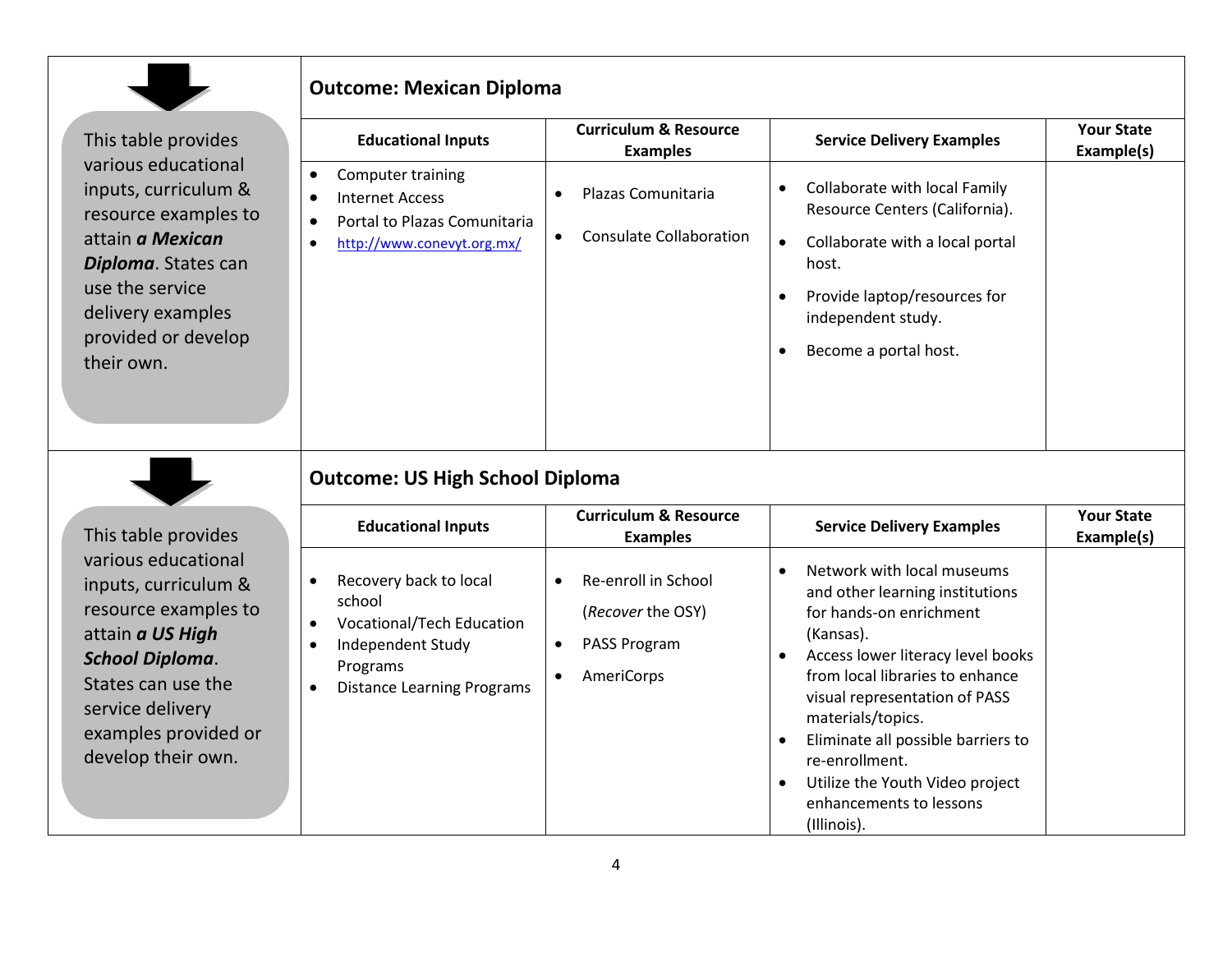|                                                                                                                                                                                                                   | <b>Outcome: Community Resource Access</b>                                                                                                                                                                                                                                                                                                                                                                                                                                                 |                                                                                                                                                                                                                                                                                                                                      |                                                                                                                                                                                                                                                                                                                                                                                                                                                                                                                                                               |                                 |
|-------------------------------------------------------------------------------------------------------------------------------------------------------------------------------------------------------------------|-------------------------------------------------------------------------------------------------------------------------------------------------------------------------------------------------------------------------------------------------------------------------------------------------------------------------------------------------------------------------------------------------------------------------------------------------------------------------------------------|--------------------------------------------------------------------------------------------------------------------------------------------------------------------------------------------------------------------------------------------------------------------------------------------------------------------------------------|---------------------------------------------------------------------------------------------------------------------------------------------------------------------------------------------------------------------------------------------------------------------------------------------------------------------------------------------------------------------------------------------------------------------------------------------------------------------------------------------------------------------------------------------------------------|---------------------------------|
| This table provides                                                                                                                                                                                               | <b>Inputs</b>                                                                                                                                                                                                                                                                                                                                                                                                                                                                             | <b>Curriculum &amp; Resource Examples</b>                                                                                                                                                                                                                                                                                            | <b>Service Delivery Examples</b>                                                                                                                                                                                                                                                                                                                                                                                                                                                                                                                              | <b>Your State</b><br>Example(s) |
| various educational<br>inputs, curriculum &<br>resource examples to<br>attain <i>access to</i><br>community<br>resources. States can<br>use the service<br>delivery examples<br>provided or develop<br>their own. | Resource brochure<br>$\bullet$<br>development<br><b>Local Health Clinics</b><br>$\bullet$<br><b>Dental Clinics</b><br>$\bullet$<br><b>Employer collaboration</b><br>$\bullet$<br><b>OSY Information access</b><br>$\bullet$<br><b>Planned Parenthood Clinics</b><br>$\bullet$<br>Consulado Mexicano<br>$\bullet$<br>Volunteer contacts<br>Church organizations<br>$\bullet$<br><b>Local Libraries</b><br>$\bullet$<br>College/University student<br>$\bullet$<br>groups and organizations | www.ncfh.org (National Center<br>for Farmworker Health)<br>www.plannedparenthood.org<br>$\bullet$<br>www.lionsclub.org (Sight<br>$\bullet$<br>programs for eye exams, eye<br>glasses, etc.)<br>www.themedicineprogram.com<br>$\bullet$<br>(A patient advocacy program to<br>provide access to low cost or no<br>cost prescriptions.) | Partner with<br>$\bullet$<br>local/regional coalitions<br>to coordinate and<br>collaborate and match<br>resources to needs of<br>the population (New<br>York).<br>Work with another<br>$\bullet$<br>agency (ex: Catholic<br>Charities) to bring<br>Mobile Consulate to OSY<br>camp and issue IDs<br>(Mississippi).<br>Invite community<br>$\bullet$<br>partners to present at<br>weekend and evening<br>workshops/trainings<br>(California).<br>Provide health and<br>$\bullet$<br>dental screenings at<br>evening<br>workshops/trainings/<br>camps/retreats. |                                 |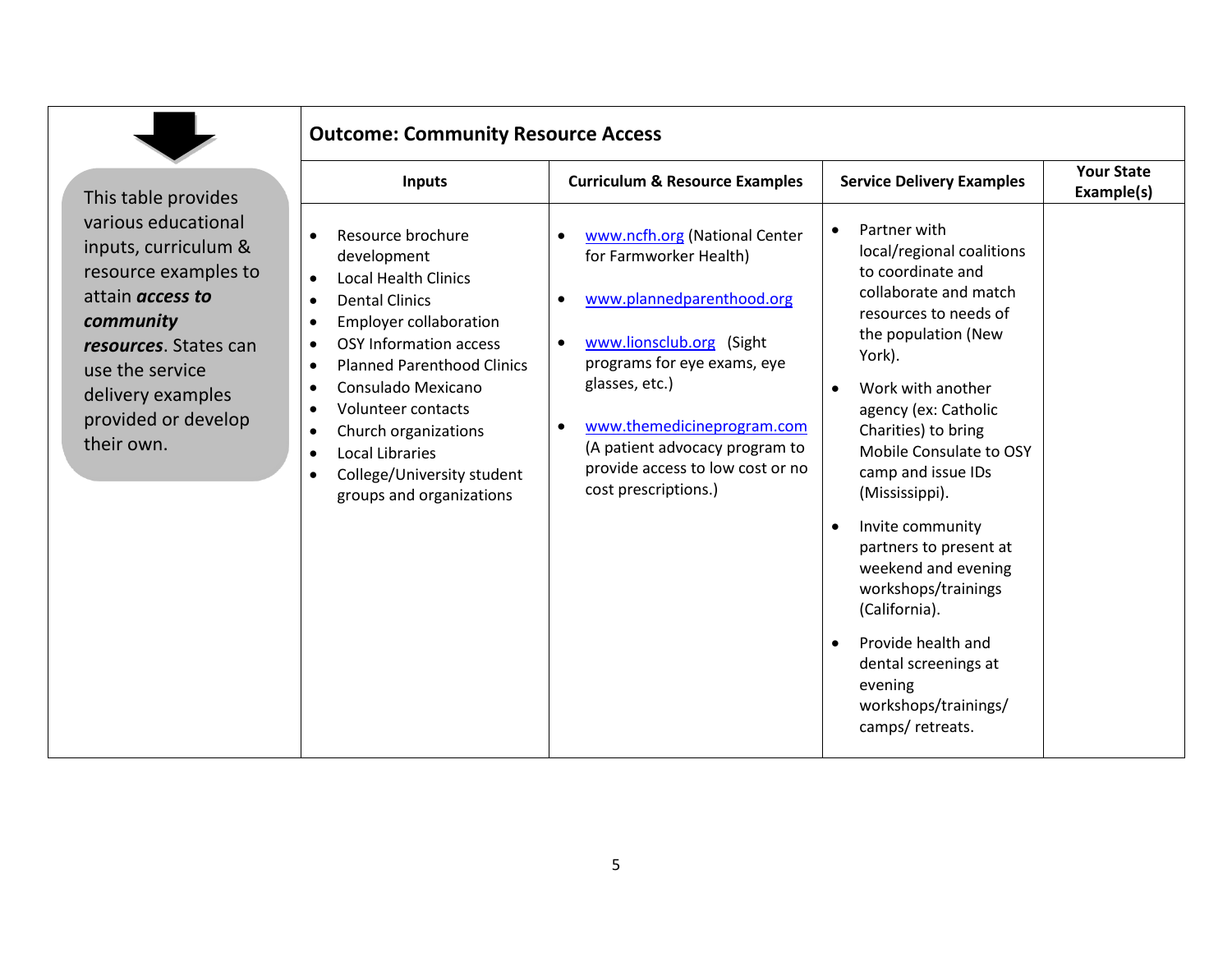|--|

## **Outcome: Access to Post-secondary Education**

This table provi various educati inputs, curricul resource exam attain *a post***secondary education** States can use service delivery examples provi develop their o

| Inputs                                                                                                                                                                                                           | <b>Curriculum &amp; Resource Examples</b>                                                                                                          | <b>Service Delivery Examples</b>                                                                                                                                                                        | <b>Your State</b><br>Example(s) |
|------------------------------------------------------------------------------------------------------------------------------------------------------------------------------------------------------------------|----------------------------------------------------------------------------------------------------------------------------------------------------|---------------------------------------------------------------------------------------------------------------------------------------------------------------------------------------------------------|---------------------------------|
| Entry exams/assessment<br>testing (ACT/SAT)<br>Admissions applications<br>ples to<br>$\bullet$<br>Scholarship opportunities<br><b>Financial Aid applications</b><br>cation.<br>Career/job exploration<br>ided or | www.hepcamp.org (National<br><b>CAMP Association)</b><br>www.fafsa.ed.gov (Free<br>application for federal student<br>aid)<br>Scholarship websites | Arrange campus visits.<br>Provide assistance with<br>$\bullet$<br>college entrance process<br>(essays, applications<br>etc.).<br>Develop partnerships<br>with local agencies for<br>college assistance. |                                 |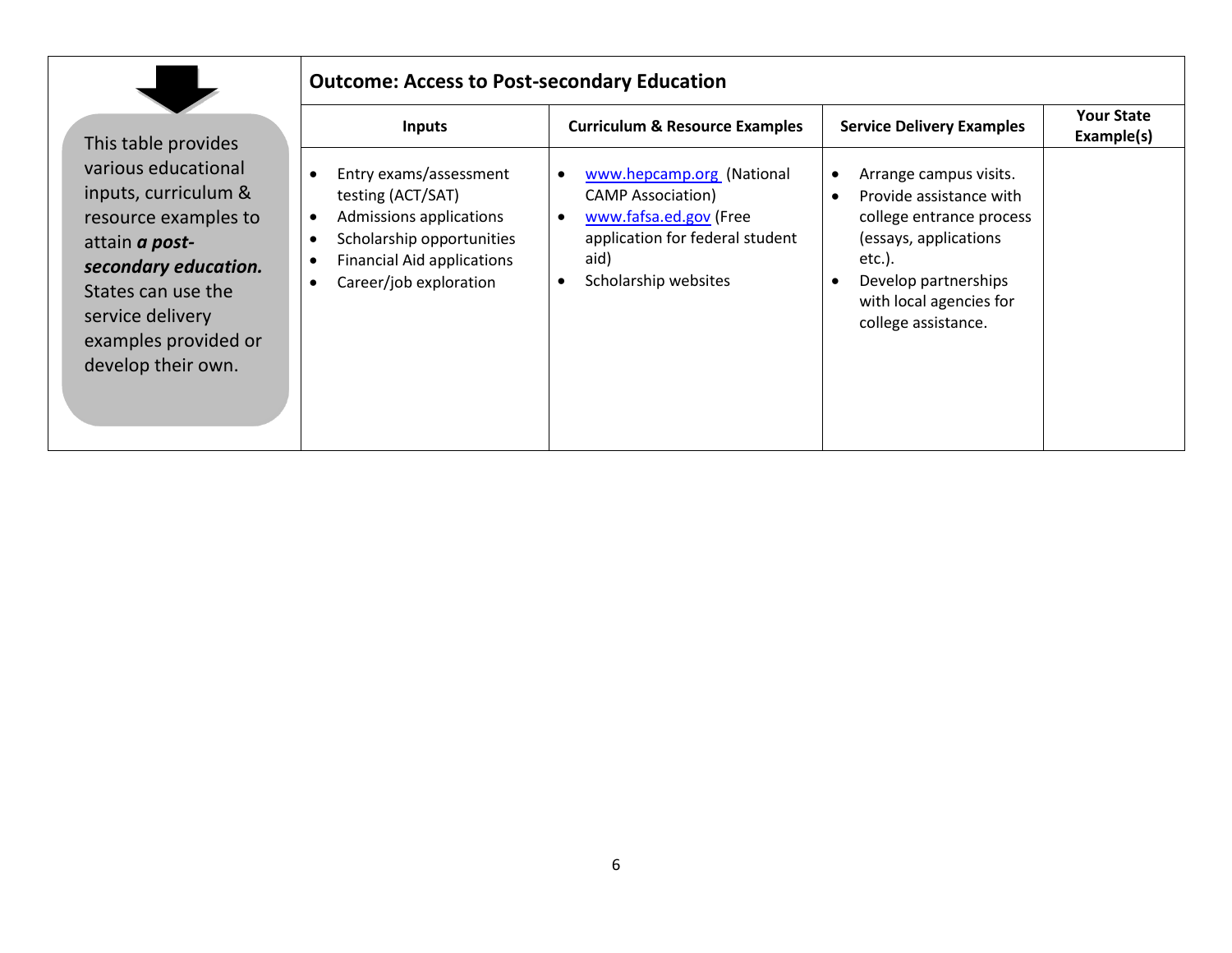| This table provides  |
|----------------------|
| various educational  |
| inputs, curriculum & |
| resource examples to |
| prepare for the      |
| HSED. States can use |
| the service delivery |
| examples provided or |
| develop their own.   |
|                      |

| <b>Outcome: Pre-HSED</b>                                                                                                                                        |                                                                                                                                              |                                                                                                                                                                                                                                                                                 |                                 |
|-----------------------------------------------------------------------------------------------------------------------------------------------------------------|----------------------------------------------------------------------------------------------------------------------------------------------|---------------------------------------------------------------------------------------------------------------------------------------------------------------------------------------------------------------------------------------------------------------------------------|---------------------------------|
| <b>Educational Inputs</b>                                                                                                                                       | <b>Curriculum &amp; Resource Examples</b>                                                                                                    | <b>Service Delivery Examples</b>                                                                                                                                                                                                                                                | <b>Your State</b><br>Example(s) |
| <b>Residential University</b><br>$\bullet$<br>Programs<br>MEP tutors (site and<br>home based)<br>Mobile classrooms<br><b>Adult Basic Education</b><br>$\bullet$ | Math on the Move (Geneseo<br>$\bullet$<br>Migrant Center)<br>Reading on the Move<br>$\bullet$<br>(Geneseo Migrant Center, in<br>development) | Offer classes on Saturday<br>$\bullet$<br>mornings, in conjunction with<br>HEP satellite, for students who<br>are not at 8 <sup>th</sup> grade level, offer<br>individual lessons to prep for<br>GED (Mississippi).                                                             |                                 |
| Church/volunteer<br>٠<br>academic study groups                                                                                                                  | <b>Test for Adult Basic</b><br>$\bullet$<br>Information (TABE)<br><b>Educational Assessment</b>                                              | Offer ABE classes in the<br>$\bullet$<br>community. Build up<br>relationships between<br>recruiters and the staff at the<br>community centers, and it<br>becomes easier to enroll<br>students in pre-HSED, ABE<br>classes (Massachusetts).                                      |                                 |
|                                                                                                                                                                 |                                                                                                                                              | Make sure students have all<br>$\bullet$<br>the tools that they need to<br>study (notebooks, pens, etc.) as<br>well as transportation if<br>needed. Write letters to their<br>employers for permission to<br>attend class and alter their<br>work schedules<br>(Massachusetts). |                                 |
|                                                                                                                                                                 |                                                                                                                                              | Offer two to four week pre<br>$\bullet$<br>GED residential programs in<br>collaboration with local<br>universities.                                                                                                                                                             |                                 |
|                                                                                                                                                                 |                                                                                                                                              | Provide MEP Tutors-via home<br>$\bullet$<br>visits in combination with<br>university volunteers. Get<br>employers involved. (Vermont).                                                                                                                                          |                                 |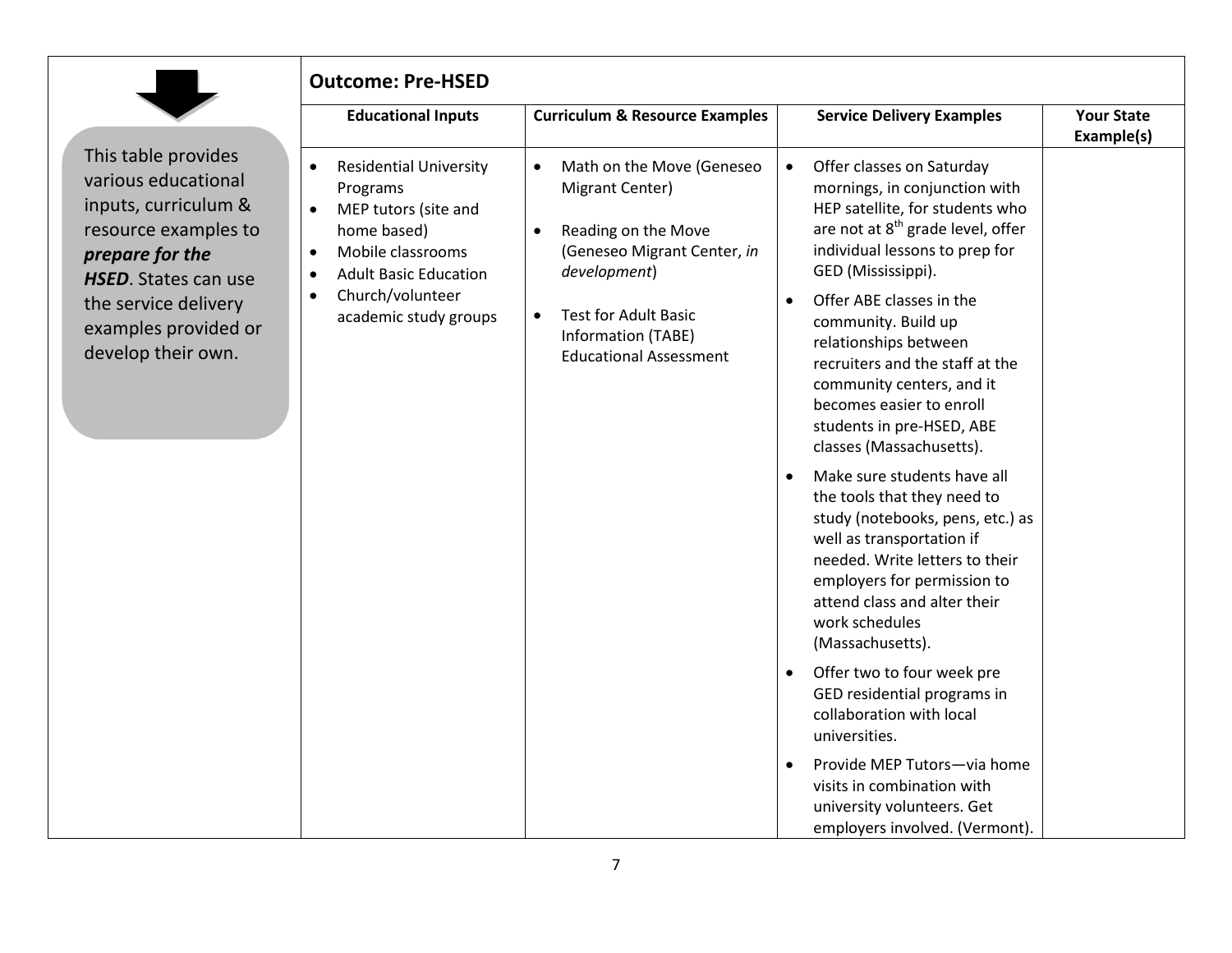|                                                                                                                                                                                                      | <b>Outcome: HSED - English or Spanish</b>                                                                                                                                                                                                                                                                        |                                                                                                                                                                                                                                                                                                                                                                                            |                                                                                                                                                                                                                                                                                                                                                                                                                                                                                                                                   |                                 |
|------------------------------------------------------------------------------------------------------------------------------------------------------------------------------------------------------|------------------------------------------------------------------------------------------------------------------------------------------------------------------------------------------------------------------------------------------------------------------------------------------------------------------|--------------------------------------------------------------------------------------------------------------------------------------------------------------------------------------------------------------------------------------------------------------------------------------------------------------------------------------------------------------------------------------------|-----------------------------------------------------------------------------------------------------------------------------------------------------------------------------------------------------------------------------------------------------------------------------------------------------------------------------------------------------------------------------------------------------------------------------------------------------------------------------------------------------------------------------------|---------------------------------|
|                                                                                                                                                                                                      | <b>Educational Inputs</b>                                                                                                                                                                                                                                                                                        | <b>Curriculum &amp; Resource Examples</b>                                                                                                                                                                                                                                                                                                                                                  | <b>Service Delivery Examples</b>                                                                                                                                                                                                                                                                                                                                                                                                                                                                                                  | <b>Your State</b><br>Example(s) |
| This table provides<br>various educational<br>inputs, curriculum &<br>resource examples to<br>take the HSED.<br>States can use the<br>service delivery<br>examples provided<br>or develop their own. | <b>MEP Home tutors</b><br>Reading, Writing, & Math<br><b>Skills</b><br><b>Adult Basic Education</b><br>$\bullet$<br>Job Corps/local Corps<br>programs<br>High School Equivalency<br>Program (HEP)<br>Youth Build USA<br>$\bullet$<br>Community programs<br>$\bullet$<br>and/or local school district<br>programs | HSED prep books in Spanish<br>$\bullet$<br>HEP programs may provide<br>$\bullet$<br>smaller prep books (for each<br>subject) that can be distributed<br><b>Test for Adult Basic Information</b><br>$\bullet$<br>(TABE) Educational Assessment<br>McGraw-Hill El HSED en<br>$\bullet$<br>español (also in English)<br>www.acenet.edu (sample GED<br>$\bullet$<br>test questions in English) | Partner with HEP to<br>offer satellite GED<br>classes in Spanish on<br>Saturday mornings<br>(Mississippi).<br>Assess students' skills<br>and needs to determine<br>if they are ready for<br><b>HSED work and enroll</b><br>student in HSED class or<br>help place student in a<br>community-based HSED,<br>pre-HSED or ABE class<br>(Massachusetts).<br>Enroll students into<br>AmeriCorps programs.<br>Enroll students into<br>residential HEP<br>programs.<br>Enroll students into local<br>YouthBuild program<br>(California). |                                 |